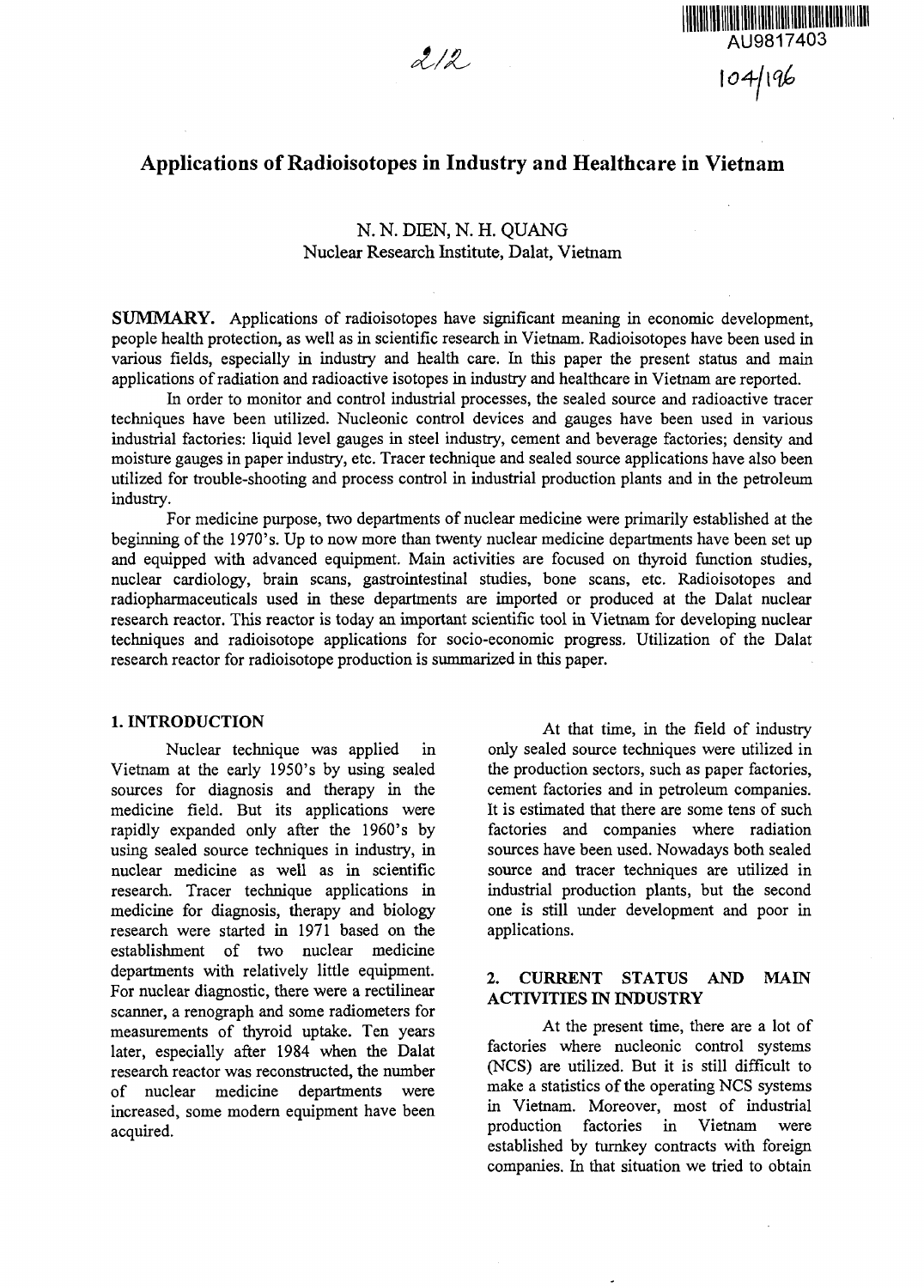some degree of participation, for example in civil engineering and construction, or in some low-grade technology industry, so NCS and related systems for controlling and monitoring automatic processes are completion equipment in the technological lines. In general, the present status of NCS installations can be estimated as follows: some hundreds of liquid level gauges; about one hundred of density and moisture gauges; about 50 thickness gauges and a number of well logging units. They are installed and operated at the cement, paper and beverage factories, steel industry and in petroleum companies. In that case, the factory's technicians are responsible for the operation and maintenance works, while the repairing and renovation works are carried out by NCS specialists who usually work for the nuclear research institutions and have a good knowledge of nuclear technique applications.

For the last few years, attention was paid to the design and construction of domestic nucleonic gauges. A series of nucleonic gauges have been developed at various nuclear organizations in the country. Domestic products are focused on liquid level gauges used in beverage factories and glass production industry, basis weight and moisture gauges for paper industry, weight scales for on-line measurement of the material weight as well as ash content and the moisture levels in coal, etc.

For monitoring and detecting liquid level, one-level and two-level gauges were designed and manufactured. As usual, gamma ray absorption method is used successfully for liquid level gauges of sealed tanks and vessels. In this case,  $^{137}Cs$  or  $^{60}Co$  sources with relatively energetic gamma rays and Nal(Tl) or GM detectors are usually utilized. Digital electronics parts are designed based upon programmable logic controllers (PLC) or multi-purpose interface cards connected to personal computers (PC).

In order to measure the weight of materials as well as the ash content and moisture levels in coal, the on-line radiometric conveyor weight scale based on transmission technique with <sup>137</sup>Cs source was designed and manufactured. It is well known that in the region of 0.5-5 MeV, Compton effect is the main process and the total cross section is a function of density  $\rho$  as described by formula:  $\sigma = \sigma_k \rho$  (Z/A) L<sub>A</sub> (where L<sub>A</sub> = 6.023.10<sup>23</sup>;  $\sigma_k$ ) - cross section of Compton effect). Information about transmitted radiation from counter is collected and stored into a PC, where processing and calculation procedures are realized. Based on specialized programmes and calibration curves, these gauges can be used for weight measurement of different materials, such as rock, soil, sand, cement, etc. as well as for measuring ash content of coal.

A paper basis weight monitoring gauge based on backscattering method using Am-241 source with gamma ray energy of 60 KeV was designed and installed in a papermaking factory as prototype. A PC-based system is utilized for on-line measurements, calculations as well as control of experimental processes. The measuring range is 20 - 600  $g/m<sup>2</sup>$ .

Gamma ray radiography is one of the most popular applications of the sealed source techniques in industry. Activities in this field have been carried out successfully during the past fifteen years for inspection of various types of welded structures.

It is easy to recognize that research and application of radiation technology are a very important in peaceful uses of nuclear energy in Vietnam as radiation has been utilized in a wide variety of fields such as industry, agriculture, medical treatment and scientific research.

The first research <sup>60</sup>Co irradiator with activity of 16.5 kCi was installed and put into operation in 1981 at the Dalat Nuclear Research Institute. Based on this facility the R&D programmes on radiation chemistry, radiation sterilization, food irradiation and biomass conversion have been established and carried out during the last fifteen years. Research activities in radiation chemistry have been carried out in radiation polymerization, radiation crosslinking of polyethylene and natural rubber, radiation vulcanization of natural rubber latex, preparation of woodpolymer composite, etc. The results obtained from the researches will be used for industrial applications of radiation technology in the near future. These investigations have led to knowledge and experience accumulation in a very promising field serving the industry development of our country. Basing on the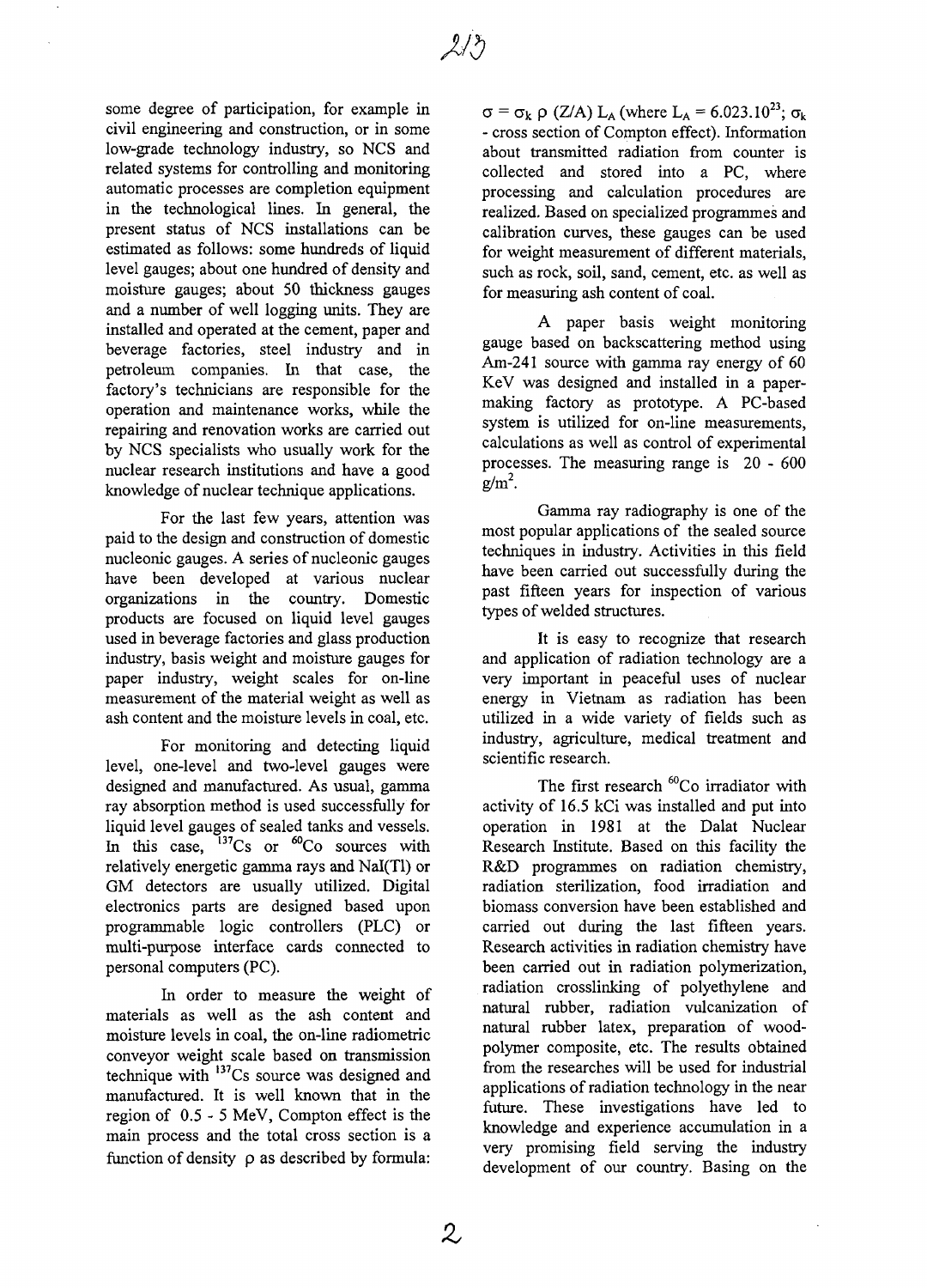obtained results, feasibility studies for the first industrial irradiation centre in the Ho Chi Minh city were carried out a few years ago. This industrial irradiation centre equipped with  ${}^{\text{60}}$ Co source of 300 kCi activity is under construction and will start its operation in the next year.

Compared to the sealed source techniques, radiotracer applications are still poor. The main reason is that activities in tracer technology have just begun since the last decade. Some applications of tracer technology have been carried out successfully during the last few years. The most remarkable activities in this field were concentrated in sedimentology and hydrology studies based on national research projects, technical cooperation projects of IAEA, as well as contracts with end-users. Most of the current sedimentology studies are involved with the optimization of dredging operations or the verification of transport models of bed sediments at the shipping access channels of Hai-phong harbour.<sup>46</sup>Sc and <sup>192</sup>Ir labelled sands produced at Dalat reactor have been utilized as radioactive tracers to conduct field experiments. Applications of tracer techniques in hydrology have permitted us to solve a number of problems in the field of water resource assessment and hydraulic construction. 13II solution has been used for these studies.

In industry, several experiments using radiotracer techniques for studying material mixing/blending processes were done at a glass production factory a few years ago. The three main parameters of interest in mixing are maximum obtainable homogeneity, optimum mixing time and segregation. Basing on the obtained results, we could utilize these techniques to respond to the requirements of industry in the near future.

For trouble-shooting assessment purposes, studies on leak detection and blockage location in buried pipelines and other industrial systems were carried out several years ago. But so far these studies do not find wide applications in local industry.

It is necessary to emphasize that, the applications of radiotracer for studying industrial processes in Vietnam are not strongly developed yet. In order to realize this

task, tracer users must be trained to acquire necessary knowledge on modelling applications such as resident time distribution, flow rate, mixing studies, etc. Since the beginning of the 1990's, some members of our staffs have been sent abroad to attend training courses on industrial applications of radiotracers.

## 3. CURRENT STATUS **AND** MAIN ACTIVITIES IN MEDICINE

Up to now, there are more than twenty nuclear medicine departments in Vietnam. Some of them have been equipped with modern equipment and are in good working condition. The number of SPECT, gamma cameras increased from one in 1992 to more than ten nowadays. Main activities in nuclear medicine field comprise the following:

## /. *Thyroid Function Studies and Therapy*

Diagnoses of thyroid disease are being the main activities in all nuclear medicine departments in Vietnam. The measurements of thyroid uptake have been performed almost with <sup>131</sup>I isotope, which are imported or produced at the Dalat reactor. The in-vitro diagnostic method is still restrained due to lack of equipment and the irregular supply of radioimmunoassay kits for  $T_3$ ,  $T_4$ , TSH. In recent years, the thyroid uptake and the thyroid scanning with <sup>99m</sup>Tc have been performed in some nuclear medicine departments equipped with gamma camera or SPECT. Moreover, the radionuclide therapy of Graves's disease with <sup>131</sup>I isotope has been realized in some nuclear medicine departments and hundreds of Graves's disease patients are treated successfully every year.

## *2. Nuclear cardiology*

Nuclear cardiology is a quite new technique in Vietnam. In some modern hospitals where gamma camera or SPECT is available, two procedures have been developed for cardiology studies: the first-pass study and the equilibrium gated blood pool study. The imaging and non-imaging results such as enddiastolic volume, end-systolic volume, ejection fraction, wall motion, chamber size, emptying and filling rates, emptying and filling times, regurgitation index, etc. have given new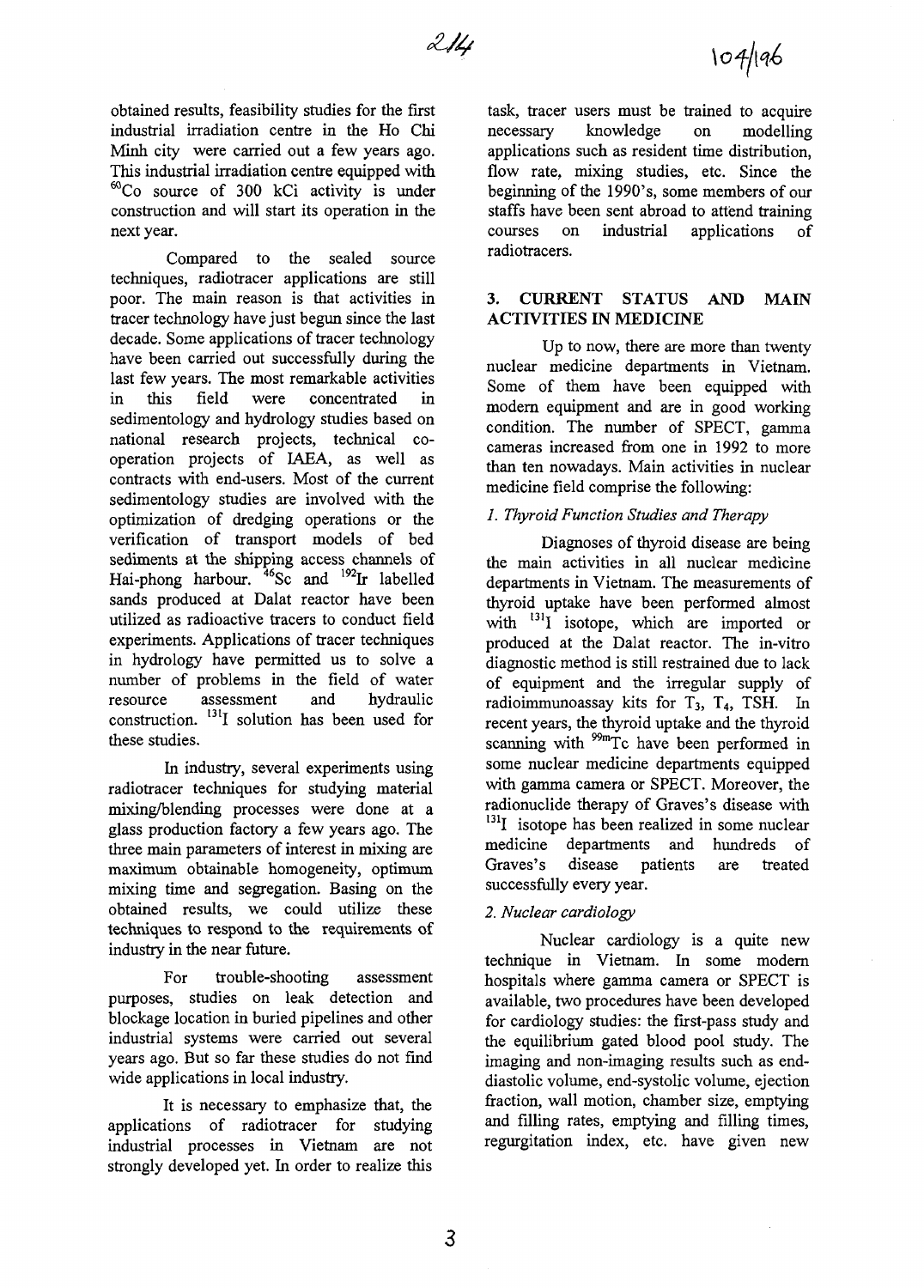significant information for the estimation of cardiac status.

#### *3. Brain Scans*

Nuclear brain scanning has been performed in some nuclear medicine departments. The radiopharmaceuticals used were <sup>99m</sup>Tc-DTPA and <sup>99m</sup>Tc-pertechnetate The nuclear brain imaging can help us to distinguish malignant tumour meningeoma from other brain tumour, such as astrocytoma, glioblastoma, etc. This method is non-invasive and the obtained results can reach a high estimation in clinical practice.

#### *4. Gastrointestinal Studies*

The quantitative studies of gastrointestinal function were developed in the past few years at some departments of nuclear medicine. Gastric motility, gastric emptying studies and scintigraphic measurement of hepatic function have been performed by gamma camera and SPECT. Gamma camera and SPECT imaging provide useful information about a variety of important diseases, such as liver cirrhosis, hepatic tumour and other complications of malaria or viral hepatitis.

There were some investigations of alpha-feto-protein on chronic liver disease patients. However, this procedure cannot be widely applied because of the high cost and irregular delivery of imported RIA-kits.

### *5. The Genitourinary System*

Nuclear medicine diagnoses in renal disorders have become a routine technique and are highly valued. With multi-probe system for radiorenography with <sup>131</sup>I - Hippurat produced at the Dalat reactor, two renograms were simultaneously registered and analyzed with or without computer assistance. In other departments equipped with gamma camera or SPECT, new methods for renal study have been performed. The renogram is useful in measuring the contribution of each kidney to total renal function. It is becoming a standard technique for evaluating renal function.

### *6. Bone Scans*

Nuclear bone scanning can give good results although it is recently applied in Vietnam. The radiopharmaceuticals used are <sup>99m</sup>Tc-diphosphonate and <sup>99m</sup>Tc-pertechnetate

produced at the Dalat reactor. The tracer is taken up by osteoblastic activity and is also dependent on bone blood flow. The threephase study comprises a flow phase, a blood pool image and standard static views. The sensitivity of bone scanning in detecting osseous metastases is about 98 percent.

It is well known that industrial application of radiation sterilization is expanding throughout the world. Recognizing this application, the R&D programmes on radiation sterilization of medical disposables and pharmaceuticals produced in Vietnam have been carried out in co-operation between nuclear research institutions and medicine facilities including medical factories and hospitals. Medical products to be sterilized in the past fifteen years include surgical gloves, plastic syringes, serum packaging, gauze, cotton, etc. and several kinds of Pharmaceuticals such as traditional drug, physiological saline, lactate ringer, etc. These medical disposables and pharmaceuticals are sterilized at the <sup>60</sup>Co irradiator in the Dalat Nuclear Research Institute and at the irradiation centre in Hanoi. In the framework of an IAEA technical co-operation project entitled "Food irradiation", the Hanoi irradiation centre equipped with a semimutuation centre equipped with a semi-110 kCi activity has been established and put into operation since July 1991. Although the facility was designed for food preservation purpose, it has been successfully used as a multi-purpose one. Besides food preservation, sterilization of medical products, disinfestation of medicinal herbs, modification of polymeric materials, etc. studies on gamma sterilized human tissue for surgical treatment have been also carried out at this centre. The results obtained show that freeze drying and radiation sterilization were successfully applied for the  $p_1$  is the succession of the succession  $q_2$ production of such tissue grafts as<br>biomembrane and human bone. The  $\alpha$  and  $\alpha$  in  $\alpha$  being  $\alpha$  and  $\alpha$  and  $\alpha$  and  $\alpha$  and  $\alpha$  and  $\alpha$  and  $\alpha$  and  $\alpha$  and  $\alpha$  and  $\alpha$  and  $\alpha$  and  $\alpha$  and  $\alpha$  and  $\alpha$  and  $\alpha$  and  $\alpha$  and  $\alpha$  and  $\alpha$  and  $\alpha$  and  $\alpha$  and  $\alpha$  and  $\alpha$ achievement in ussue gran preservation and applications for health care in Vietnam during<br>the past ten years are considerable.

## **4. UTILIZATION OF THE DALAT REACTOR FOR RADIOISOTOPE PRODUCTION**

The Dalat reactor was inaugurated in March 1984 and has been operated since then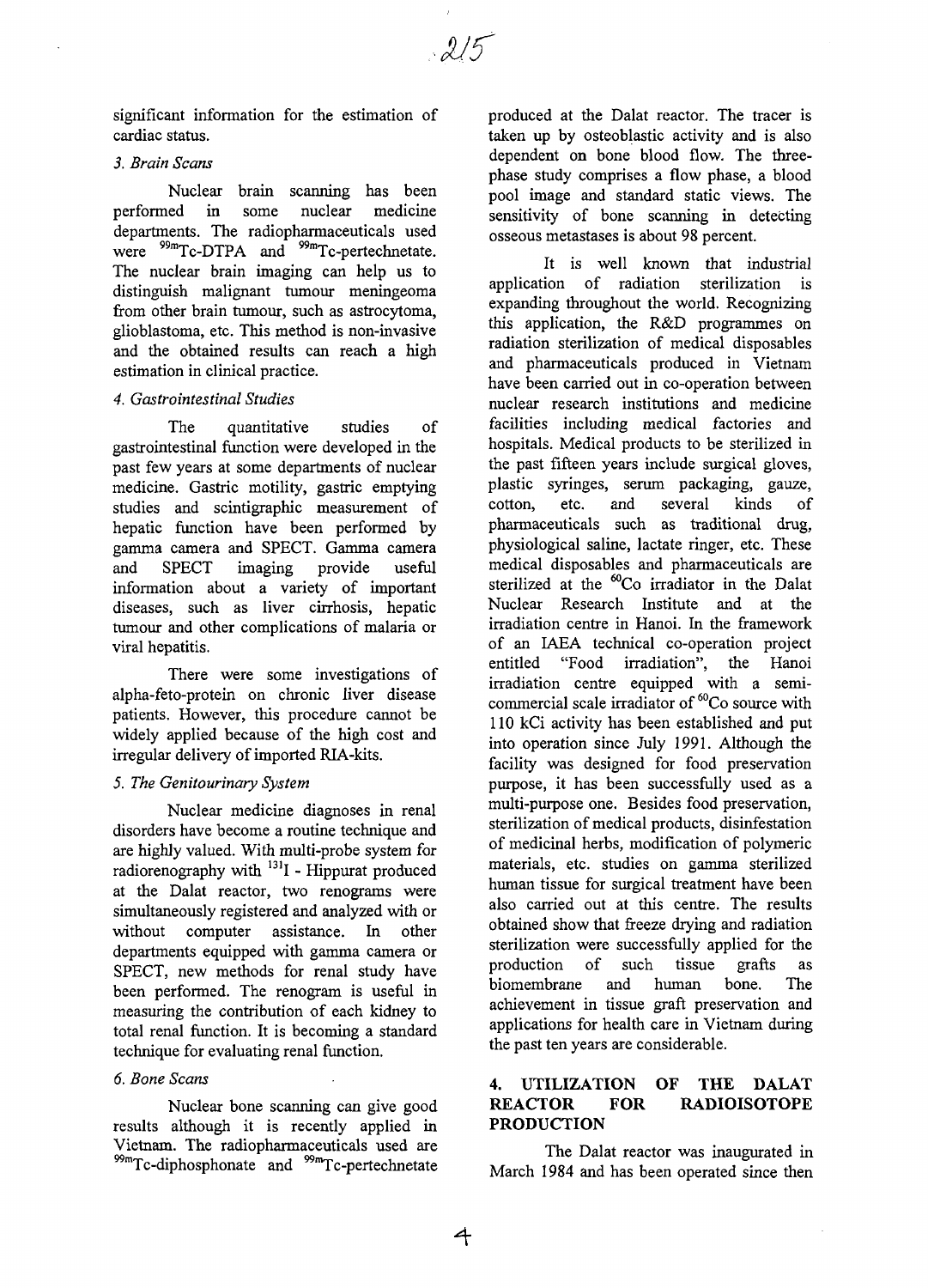to realize objectives in the fields of radioisotope production, neutron activation analysis, scientific research and training. For optimal utilization of such low power reactor, its core is equipped with more neutron irradiation channels and with a neutron trap at the center of the core for improving thermal neutron flux. In addition, the reactor characteristics are more useful as far as radioisotope production and neutron activation analysis are concerned, i.e., the cadmium ratio in neutron irradiation positions being rather high in the neutron trap and in the rotary specimen rack and rather low in the fast neutron irradiation channels. For radioisotope production the neutron trap and 40 holes of rotary specimen rack are used for thermal neutron irradiation and one vertical channel for fast neutron activation.

Since its reconstruction and inauguration, the Dalat reactor has been operating for a total duration of more than 18,000 hrs (approximately 1350 hrs per year) mostly at nominal power of 500 kW. The main regime of operation is 100 hrs of continuous run every three or four weeks, largely for radioisotope production and neutron activation analysis. The remaining time is devoted to maintenance work or to short runs for physics experiments. About 90 percent of reactor operation time is utilized for production of radioisotopes and radiopharmaceuticals for nuclear medicine, agriculture, oil exploitation, sedimentology and hydrology studies and other scientific research. The radioisotope production at the Dalat reactor has concentrated on the following radionuclides:

- <sup>32</sup>P in injectable orthophosphate solution and <sup>32</sup>P applicator for skin disease therapeutics

- <sup>131</sup>I in NaI solution

- <sup>99</sup>Mo - <sup>99m</sup>Tc generator

- <sup>51</sup>Cr in injectable sodium chromate solution and Cr-EDTA

- Other radionuclides such as <sup>60</sup>Co,  ${}^{65}$ Zn,  ${}^{64}$ Cu,  ${}^{24}$ Na,  ${}^{86}$ Rb,  ${}^{46}$ Sc,  ${}^{71}$ Ge,  ${}^{55}$ Fe,  ${}^{192}$ I etc., have also been produced in small amounts when requested.

In order to support the application of 99mTc isotope in clinical diagnosis, the preparation of radiopharmaceuticals for

labelling with <sup>99m</sup>Tc (kit) has been started in parallel with the development of <sup>99m</sup>Tc generator systems. The following kits are regularly prepared at the Dalat reactor: Phytate, Gluconate, Pyrophosphate, Citrate, DMSA, HIDA, DTPA, Maccroggregated HSA and EHDP. The annual production rate is about 1000 bottles for each kit which is equivalent to 5000 diagnosis doses.

The annual amount of radioisotopes produced at the Dalat reactor has generally increased with time. Up to now the total output has reached more than 1300 Ci. The yearly amount of radioisotopes produced at the Dalat reactor is about 150 Ci and is not enough to meet the needs of society, especially in medicine field. So, a large quantity of radioisotopes for medicine purpose has to be imported every year.

### **5. CONCLUSION**

The applications of radiation and radioactive isotopes are a very important in peaceful uses of nuclear energy in Vietnam, and have made substantial contributions towards improving not only the national living standard, but also the public acceptance of nuclear power programme. This is because radioisotopes have been utilized successfully in various socio-economic fields, especially in industry, agriculture and health care. During the last ten years, based on national research projects in the nuclear field and through the technical co-operation projects of IAEA, a number of nuclear laboratories and facilities have been set up and equipped with necessary equipment, a large number of nuclear scientists and technicians have been educated and trained. Since then, due to the successfully economy reform and renovation, the growth rate of GDP and the national living standard rapidly increase, we are convinced that Vietnam will soon to strengthen nuclear technology to meet the needs of society and to introduce nuclear power for ensuring the country's future development.

#### 6. **REFERENCES**

[1] Nguyen Nhi Dien, Current status on application of NCS and Tracer Technology in Vietnam. 3rd National Co-ordinator Meeting on NCS and TT, India, 22-26 April 1996.